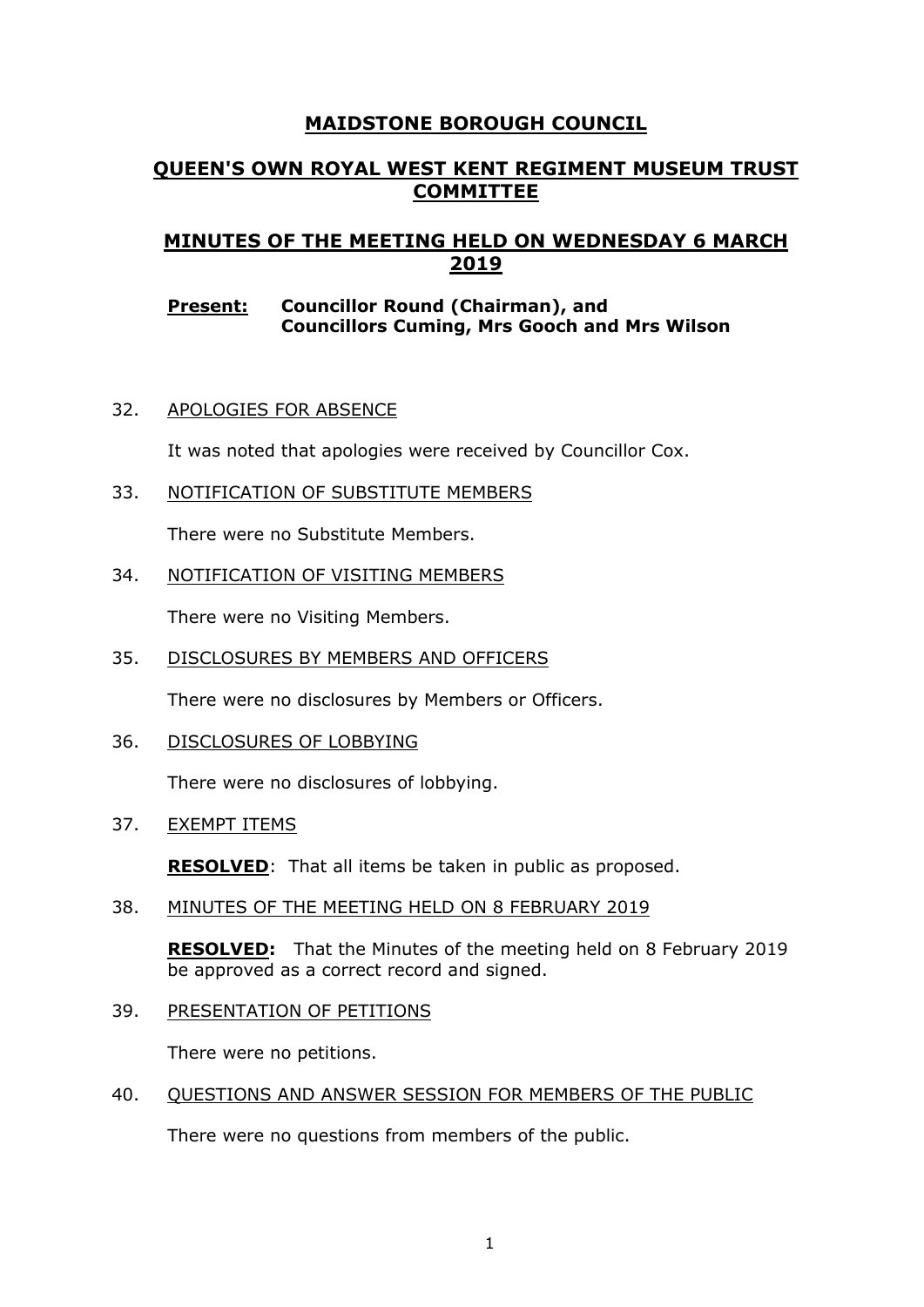### 41. DISCUSSION ITEM - FEEDBACK FROM MEMBERS ON THE MUSEUM DIRECTOR'S REPORT WHICH PROVIDED AN UPDATE ON THE MUSEUM'S 20 YEAR PLAN

The Chairman agreed to take an urgent update to this item as legal advice had just been obtained which would assist Members in their consideration of the options available for the future of the Queen's Own Royal West Kent Regiment charity.

The Committee considered the report of Ms Victoria Barlow, the Museum's Director which provided information on proposals to transfer the collection to the National Army Museum.

The Committee made the following comments:-

- That a submission to the Charity Commission would need to set out clear and robust reasons why the Trust should be dissolved.
- A representative from the Regiment should be sought and asked to oversee the Trust's dissolution. A representative from the dissolved Trust should be asked to join the Maidstone Museum Foundation.
- The remaining monies from the collection could be used to a) provide for remedial work to be carried out for the collection; b) put the collection online; and/or c) provide a memorial plaque.

Following the comments from Members, Ms Barlow undertook to come back to the Committee at a later stage with costings and an update on the issues discussed.

### **RESOLVED:** That

- 1. The progress of the Museum Twenty Year Plan be noted.
- 2. The Committee takes the decision in principle to dissolve the collection and donate it to the Maidstone Museum in view of its limited funds and the inability to raise funds as necessary to accommodate its recharges.
- 3. Officers draw up a clear set of reasons for the dissolution of the charity to the Charity Commission.
- 4. Officers provide a cost analysis for the conservation of the collection where required, the provision of putting the collection on-line and the provision of a memorial plaque.
- 5. Officers make enquiries to see if there is still a representative of the Queens Own West Kent Regiment who would be willing to be part of the new Friends Association to oversee the smooth transition of the collection to Maidstone Museum.